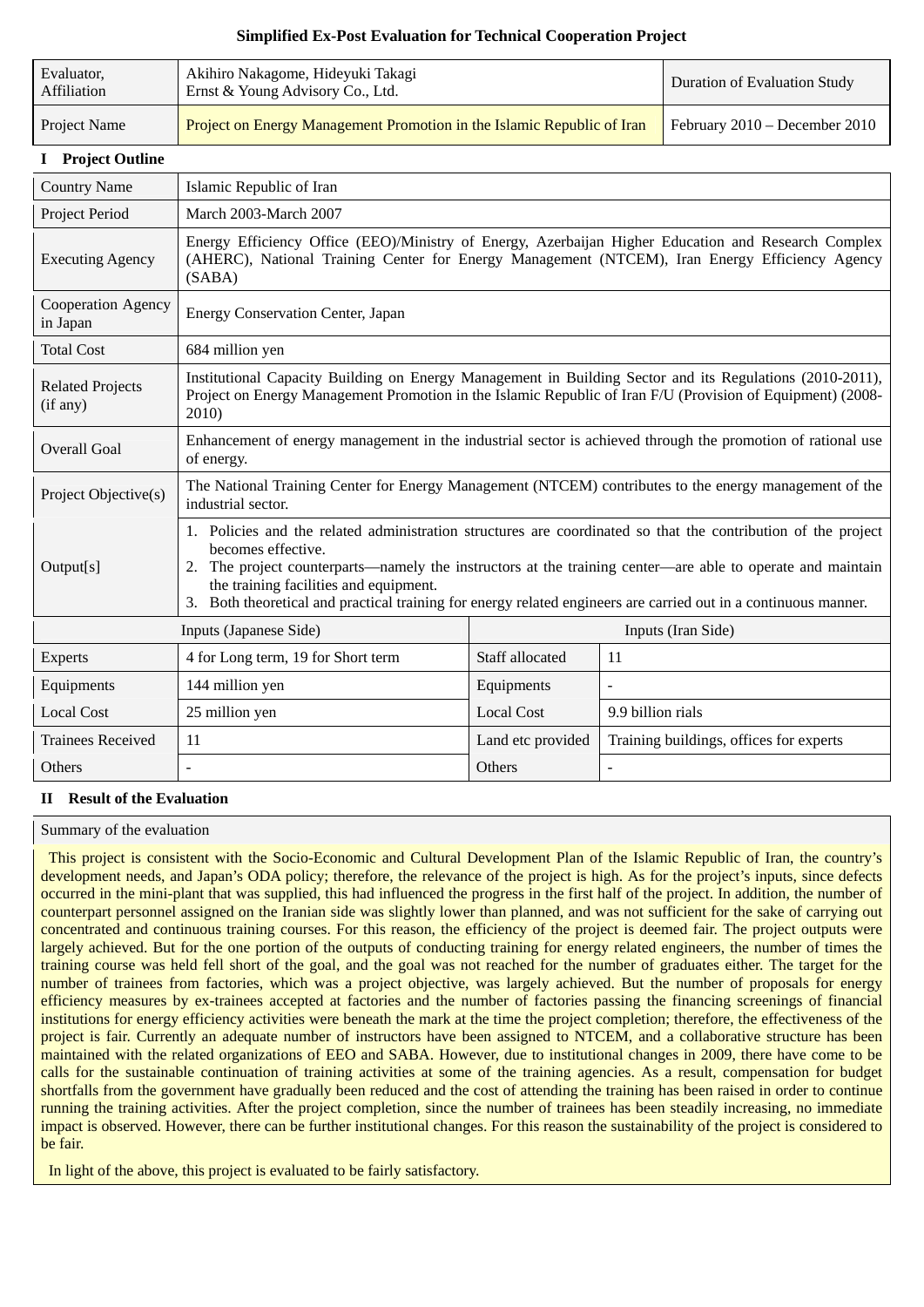**Relevance** 

### (1) Relevance with the Development Plan of Iran

Over the project period, the Five-Year National Socio-Economic and Cultural Development Plan of the Islamic Republic of Iran (Third: 2000-2004, Fourth: 2005-2009) set forth policies for energy efficiency and for environmental conservation such as the standardization and labeling of devices, equalization of peak energy use hours, promoting the shift to non-peak energy use months for factories, saving energy at buildings, etc.

(2) Relevance with the Development Needs of Iran

In recent years domestic energy consumption within Iran has shot up rapidly, and has reached 44% of total energy productions. In Iran, where 36% of the population is under 15 years old, the amount of oil consumed will be on an upward trend for the future. If it holds steady around the current energy consumption growth rate of 6% then preliminary calculations indicated that Iran will shift to being an energy importing country by 2018. Conversely, Iran is dependant on exports of oil products for roughly 80% of its foreign currency income. Therefore, if exports of oil cannot be guaranteed then there are fears that this will have a major impact on the domestic economy. For this reason the promotion of the efficient use of energy in the industrial sector is crucial for Iran for the sake of its ongoing economic development; therefore, this project is relevant with Iran's development needs.

(3) Relevance with Japan's ODA Policy

The goal of this project is to achieve ongoing development in Iran by promoting energy efficiency. It is prioritized in Japan's policies of the economic cooperation policy consultation with Iran; therefore, the project is highly relevant with Japan's ODA policy.

This project has been highly relevant with the Iran's development plan, development needs, as well as Japan's ODA policy; therefore its relevance is high.

# 2 Effectiveness / Impact

(1) Achievement of Project Outputs and Project Objective(s)

In terms of the outputs indicator on implementing training for energy related engineers, the number of times the training course was implemented fell short of the objective value and the target was not reached for the number of graduates either. However, the other outputs indicators were achieved. As for the project objective of the number of trainees from the factories, which was taken as an indicator, the actual number of about 700 people largely achieved the target of 800 people. But compared to the target of 400 for the number of ex-trainees' proposals accepted by factories, the actual number was about 100. While for the number of factories with ex-trainees which succeeded to obtain loans for the energy efficiency activities, there were three in actuality compared to the target of 50. Both of these targets remained unachieved as of the time of project completion. Yet training has been conducted at the center even after the completion of the project, and initiatives for energy efficiency continue to be carried out at factories with training participants. One factor for why the project targets were not achieved is the fact that progress in the first half of the project was delayed because defects occurred in the mini-plant that was provided as part of the project's inputs. Another is that the number of counterpart personnel assigned was slightly lower than planned, and was not sufficient for carrying out concentrated and continuous training courses. (2) Achievement of Overall Goal, Intended and Unintended Impacts

For the "10% decrease in the targeted Specific Energy Consumption (SEC) of industrial sectors", which was the overall goal of the project, differences were observed in the average reduction rate for each industrial sector. Yet from the perspective of the targeted industrial sectors as a whole, it is believed that this was achieved in nearly 80% of the industrial sectors. But it could not be said that the contributing factors for the decrease in SEC was necessarily due to the effects from this project. It is also conceivable that the enactment of laws pertaining to SEC reduction and activities by related agencies aside from SABA also contributed to reduction.

This project has somewhat achieved its objectives; therefore its effectiveness is fair.

3 Efficiency

(1) Outputs

As was indicated in (1) in "Effectiveness / Impact," out of the input elements the defects in some of the supplied equipment and the fact that the required number of counterpart personnel were not assigned had an impact; therefore, the outputs produced by this project is fair.

(2) Project Period of Cooperation

The actual project period came to 49 months and it is the same as the 49 months; so, the project went as planned (100% of the plan). (3) Project Cost of Cooperation

The actual project cost came to 684 million yen, while the 930 million yen was the planned cost. It was lower than planned (74% of the plan).

Some of the elements of inputs are inappropriate for producing outputs and achieving the project objective; therefore the efficiency of the project is fair.

### 4 Sustainability

(1) Related Policy towards the Project

Policies related to energy efficiency continue to be specified in the Five-Year National Socio-Economic and Cultural Development Plan of the Islamic Republic of Iran (Fourth: 2005-2009), and its priority in a policy remains high.

(2) Institutional and Operational Aspects of the Executive Agency

According to the response from the executive agency, at present NTCEM has secured an adequate number of instructors for implementing general course, electricity course, and heat course. Moreover, EEO, the project's executive agency, and SABA, which is the agency in charge of recruiting trainees and the external evaluation, maintain a collaborative structure. The executive agency has maintained a sustainable management structure for the training system.

(3) Technical Aspects of the Executive Agency

According to the response from the executive agency, the NTCEM instructors continuously implement training courses 26 times a